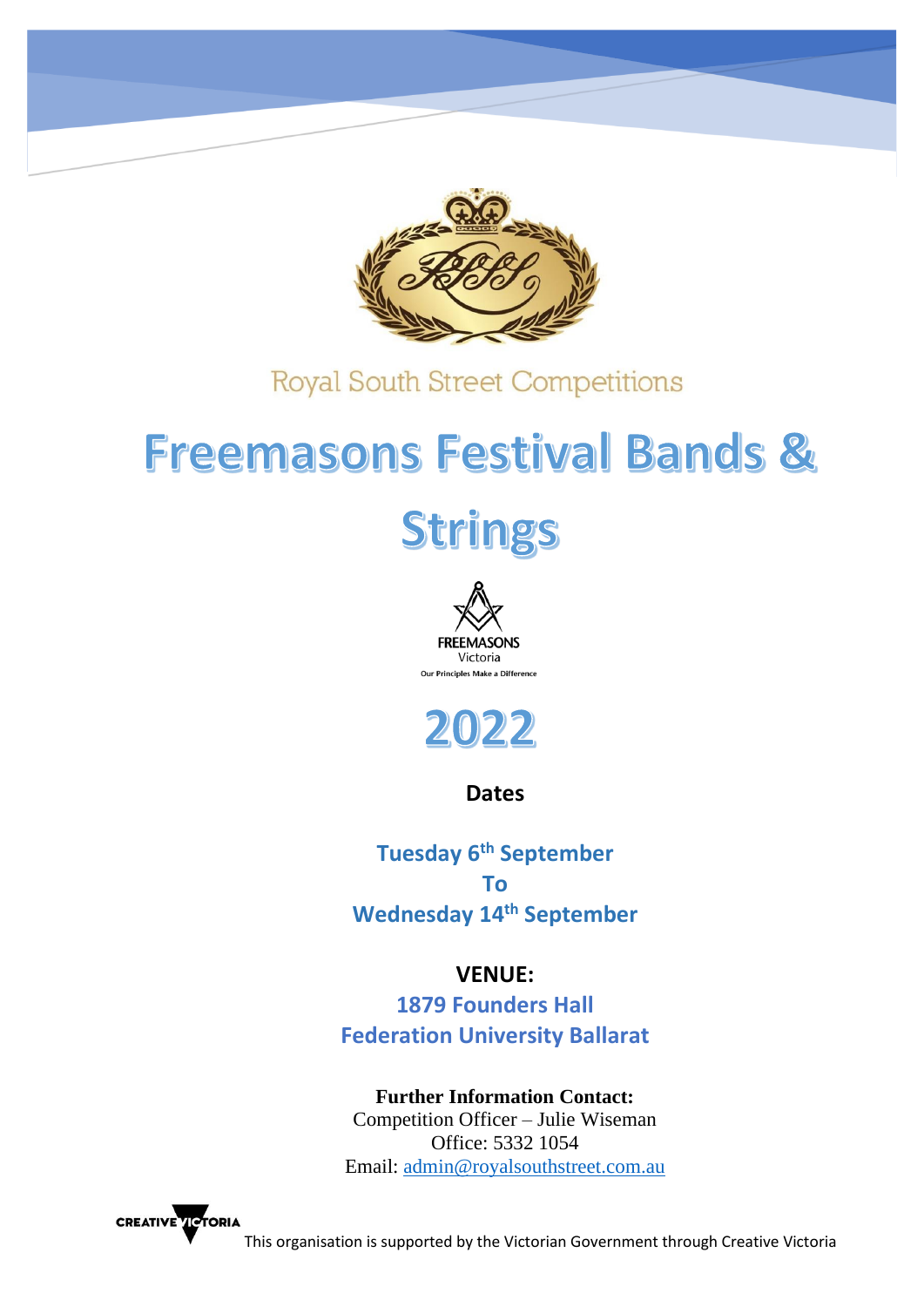





# Our Principles Make a Difference

# **SECTION CHAIR**

**Royal South Street Society Office**

*Our appreciation is extended to Freemasons Victoria for their support.* 

# **SPECIAL CONDITIONS**

To be read in conjunction with General Conditions.

- 1. The conductor/musical director is **NOT** to play with their ensemble, except where noted in the section rules.
- 2. In sections that have a maximum number of players specified, no more than 2 players may be interchanged between items, but the maximum number of players must not be exceeded on stage at any time.
- 3. Competitors must not perform the same item in more than section.
- 4. Small groups may play unaccompanied or with an accompanist. Royal South Street Society maintain a list of accompanists who may be able to assist. Please contact the office for further details.
- 5. If warm-up room is not available, bands will be allowed 5 minutes warm up on stage.
- 6. A list of the percussion and other instruments and equipment that will be available on stage will be provided prior to the competition. Where a piece of instruments/equipment is supplied the ensembles **MUST NOT** substitute that piece of equipment. Ensembles may use additional equipment, but not substitute the equipment provided. For example, where a drum kit is supplied, competitors may not use their own drum kit.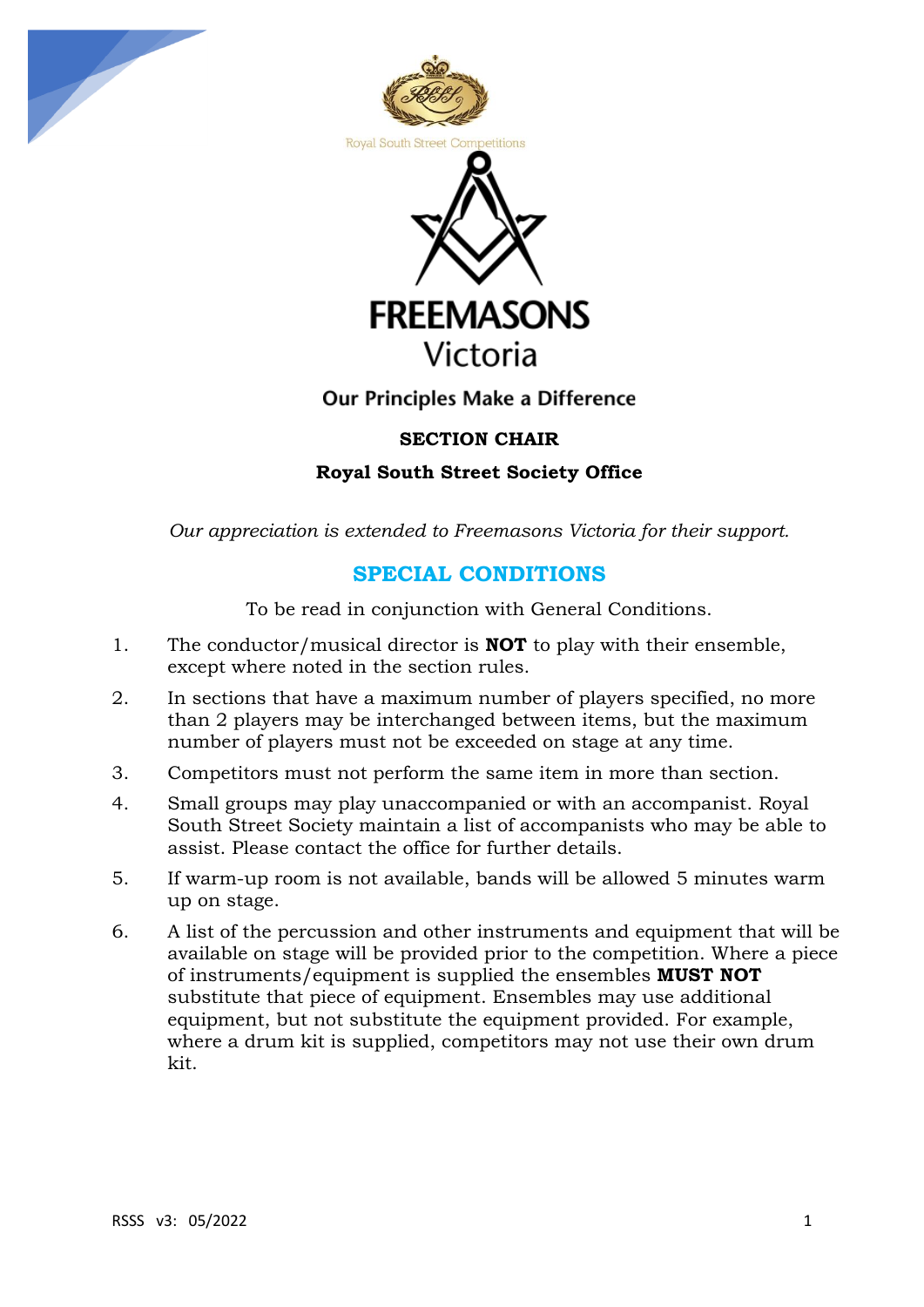

# 7. **Copyright**

For all information relating to copyright refer to General Conditions of Competition Rule 4.1

Two copies of music for adjudicators required in 830, 831, 832, 833, 834, 835, 836, 837, 838, 854, 855 and 856

All entrants must present copies of pieces to be played for Concert Band and String Orchestra sections to the Registration desk at least 15 minutes before they attend the warmup room on the day of the Competitions. Copies of your music for the adjudicator/s must have all the bars numbered.

8. Competitors MUST submit **pre-registration** forms by **4th August 2022**. The Programme Details Form and the Stage Plan and Equipment Form must be submitted by **30th August 2022.** For additional information refer to [http://royalsouthstreet.com.au/competition/freemasons-festival-of](http://royalsouthstreet.com.au/competition/freemasons-festival-of-strings-and-bands/)[strings-and-bands/](http://royalsouthstreet.com.au/competition/freemasons-festival-of-strings-and-bands/)

# 9. **TIMING**.

All competitors may be timed as per the maximum time limit mentioned in each section. Time starts when the MC announcement completes and concludes at the end of the performance. Performances that exceed the time limit by more than 2 minutes may, at the adjudicator's sole discretion, be excluded receiving a prize, award, or critique.

- 10. All bands, orchestras, or combinations of more than 12 players, must provide **ONE** set up person responsible for the stage set up per item played.
- 11. Schools must choose sections they enter carefully to ensure that in the opinion of the adjudicators there is no advantage and even competition is conducted.
- 12. **NOVICE** A novice ensemble is made up of beginning students who have been learning their instrument no longer than 2 years at the time of competing.

# 13. **MICROPHONES**

For Stage Bands, Small Ensembles and Jazz Festival, three (3) solo microphones are available for use. Should ensembles require more than this they will need to provide them.

**PLEASE NOTE** Sound levels will not be monitored or adjusted during performances. Schools are to indicate the use of this microphone on their instrument list provided for each performance.

# 14. **AUDIENCE**

School groups of 10 or more may be part of the audience providing they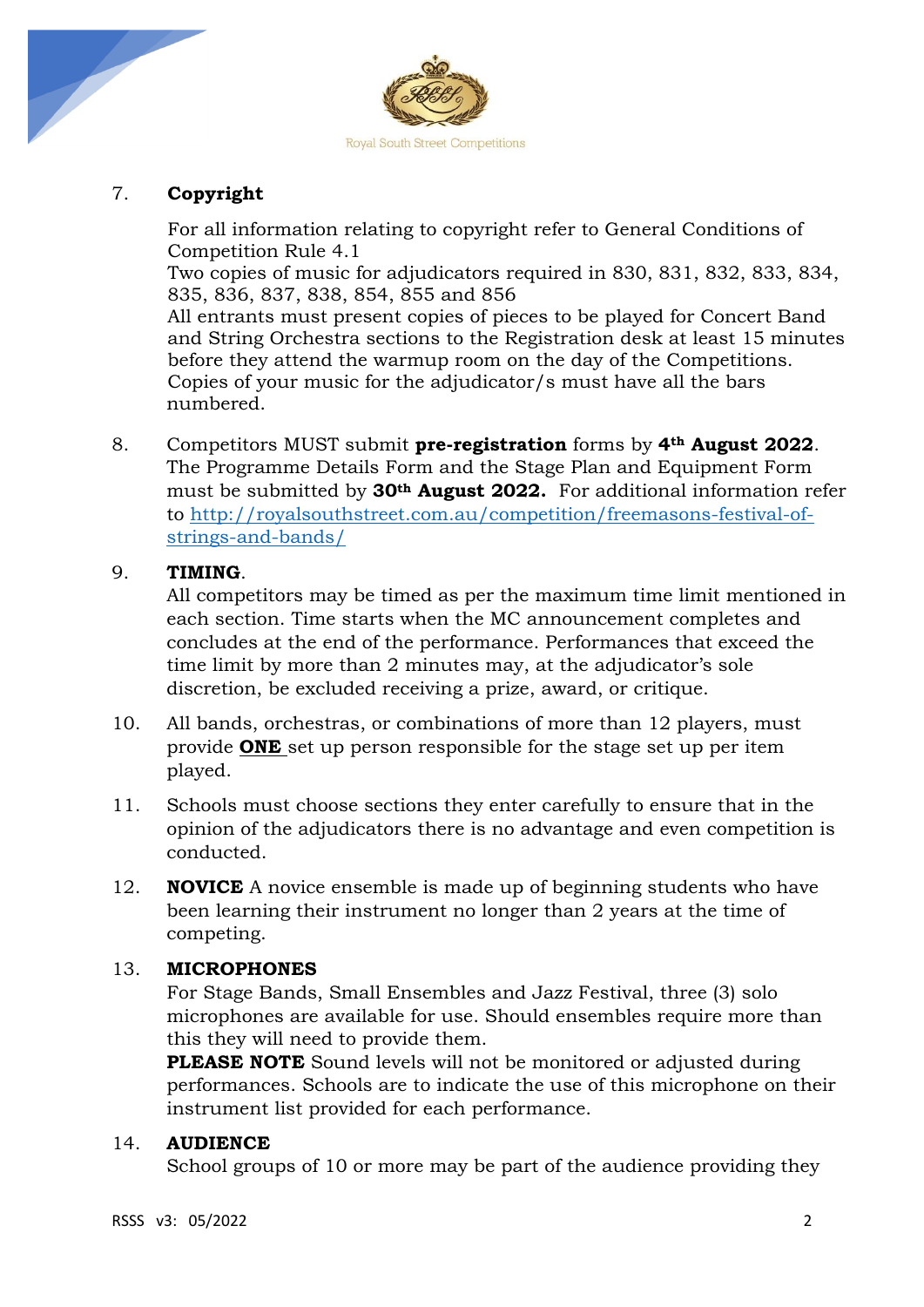



are effectively supervised and attired in School Uniform. Students that are playing in an evening session would need to be registered as a school group and pay to be a part of the audience in an afternoon session. Prior arrangement for these education group bookings **must** be made with the RSSS office. The fee is \$2 per student.

- 15. Age limit will be deemed as at the 1st of January of the current year.
- 16. All leads, appliances, amplifiers, and electric instrument power supplies using 240 volts within the venue, must have a current safety compliance tag.

See Condition 5.7 of the General conditions of the competition.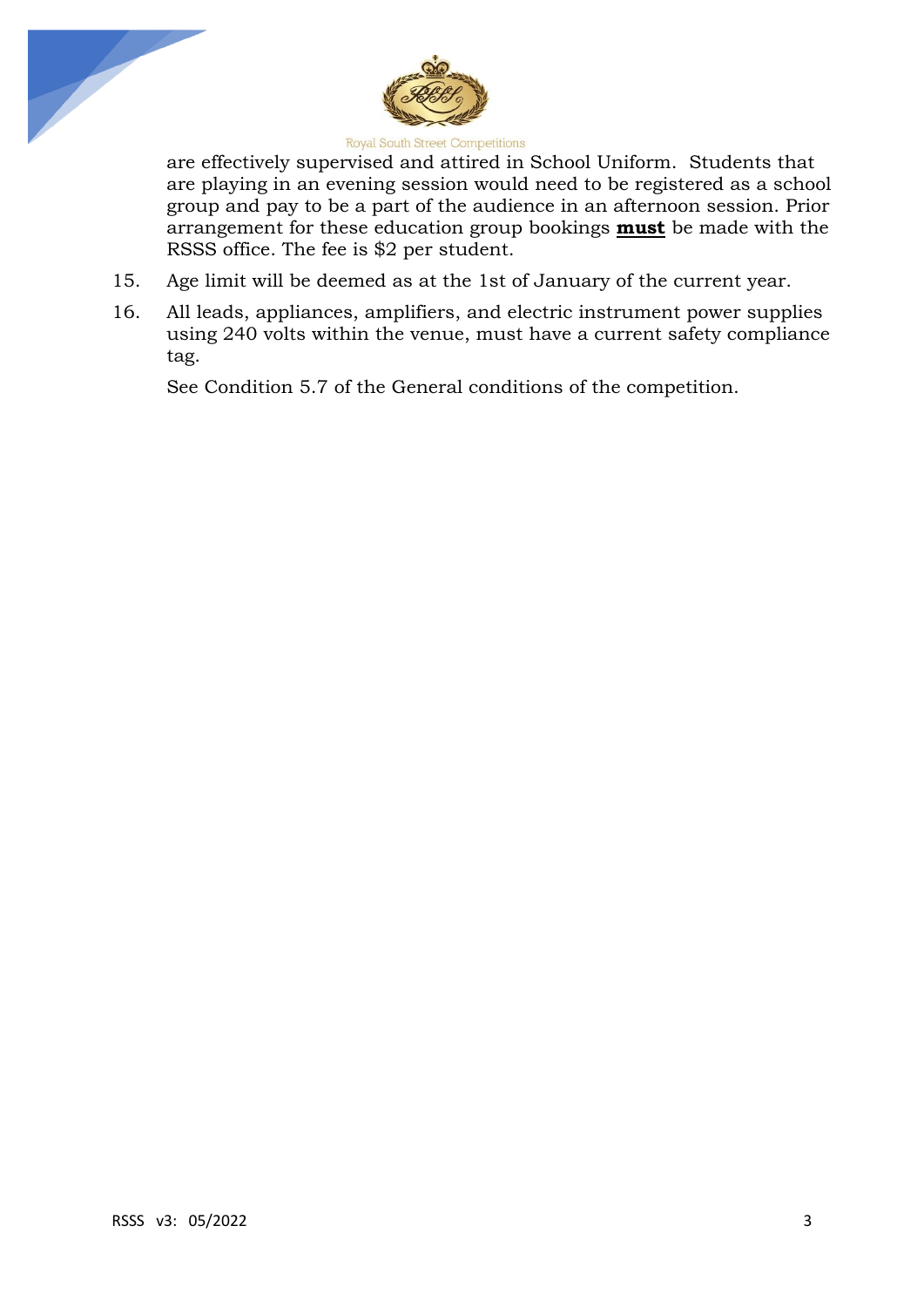



# **SECTIONS, PRIZE MONEY & TROPHIES**

**CONCERT BANDS**



# **Vouchers donated by Fine Music (TBC)**

- In Concert Band sections 830, 831, 832, 833, 834 schools may choose the section they enter. Section 834 is only open to bands that play at an elite level. A selection process for this section will take place.
- **Players must be currently attending the school for which they enter**.
- Age limit 20 years.
- Schools may interchange no more than 6 players between two groups. i.e., 6 players may play for a Junior Band and a Senior Band in two sections or Junior or Intermediate, or Intermediate and Senior, etc.
- Small schools that have difficulty in forming a band may combine with neighbouring schools, but this combined band must practise at least weekly during the year.

## **830 FINE MUSIC BEGINNING CONCERT BANDS ~ Entry Fee \$180**

- Groups to play
	- o One set piece (see Selections of Pieces for Concert Bands) and
	- o Own choice/s. Any combination of instruments (wholly brass combination excluded)
- Open to beginning students who have had no longer than 2 years learning their instrument.
- Time Limit: Should not exceed 10 Minutes
- Vouchers ~ First \$100; Second \$75; Third \$50
- Plaque ~ First, Second, Third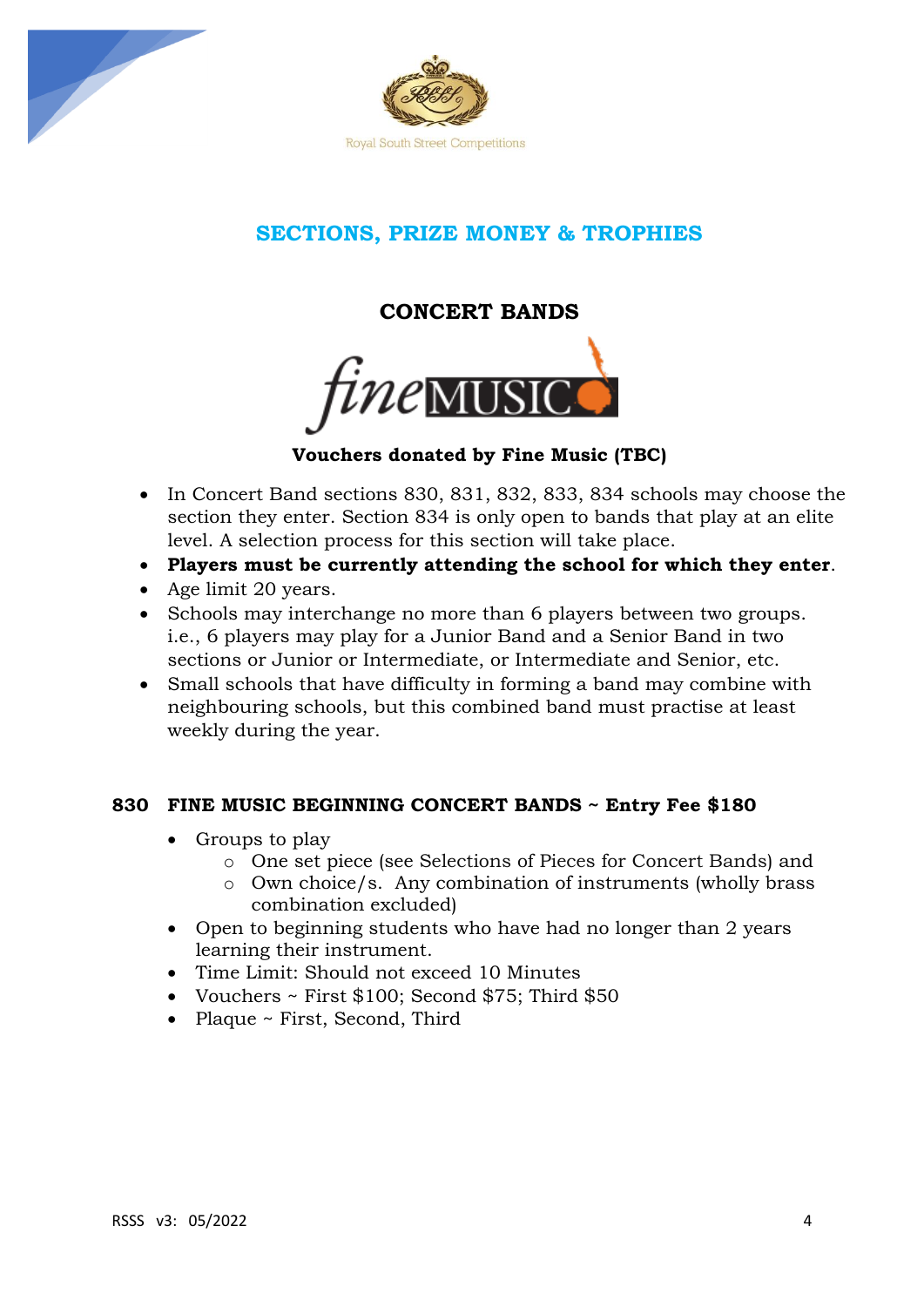



# **831 FINE MUSIC JUNIOR CONCERT BANDS ~ Entry Fee \$200**

- Groups to play.
	- o One set piece (see Selections of Pieces for Concert Bands) and
	- o Own choice/s. Any combination of instruments (wholly brass combination excluded)
- Time Limit: Should not exceed 12 Minutes.
- Vouchers ~ First S200; Second \$150; Third \$100
- Plaque ~ First, Second & Third

## **832 FINE MUSIC INTERMEDIATE CONCERT BANDS ~ Entry Fee \$230**

- Groups to play
	- o One set piece (see Selections of Pieces for Concert Bands), and o Own choice/s.
- The definition of a Concert Band on the Victorian School Music Festival website applies http://www.vsmf.com.au /
- Time Limit: Should not exceed 18 Minutes.
- Vouchers ~ First S200; Second \$150; Third \$100
- Plaque ~ First, Second & Third

## **833 FINE MUSIC ADVANCED CONCERT BANDS ~ Entry Fee \$260**

- Groups to play
	- o One set piece (see Selections of Pieces for Concert Bands), and
	- o Own choice/s, except where exemption has been granted.
- The definition of a Concert Band on the Victorian School Music Festival website applies<http://www.vsmf.com.au/>
- Time Limit: Should not exceed 20 Minutes.
- Vouchers ~ First \$300; Second \$200; Third \$100
- Plagues ~ First, Second & Third

## **Exemption from Performance Criteria**

Any Concert Bands that wish to play a major work may apply for an exemption of their performance criteria relating to both parts of Section 833 the Senior Concert Bands section only. For applications to be considered performance time must be a minimum of 15 minutes. Requests must be forwarded in writing with a copy of the score no later than **4th August 2022**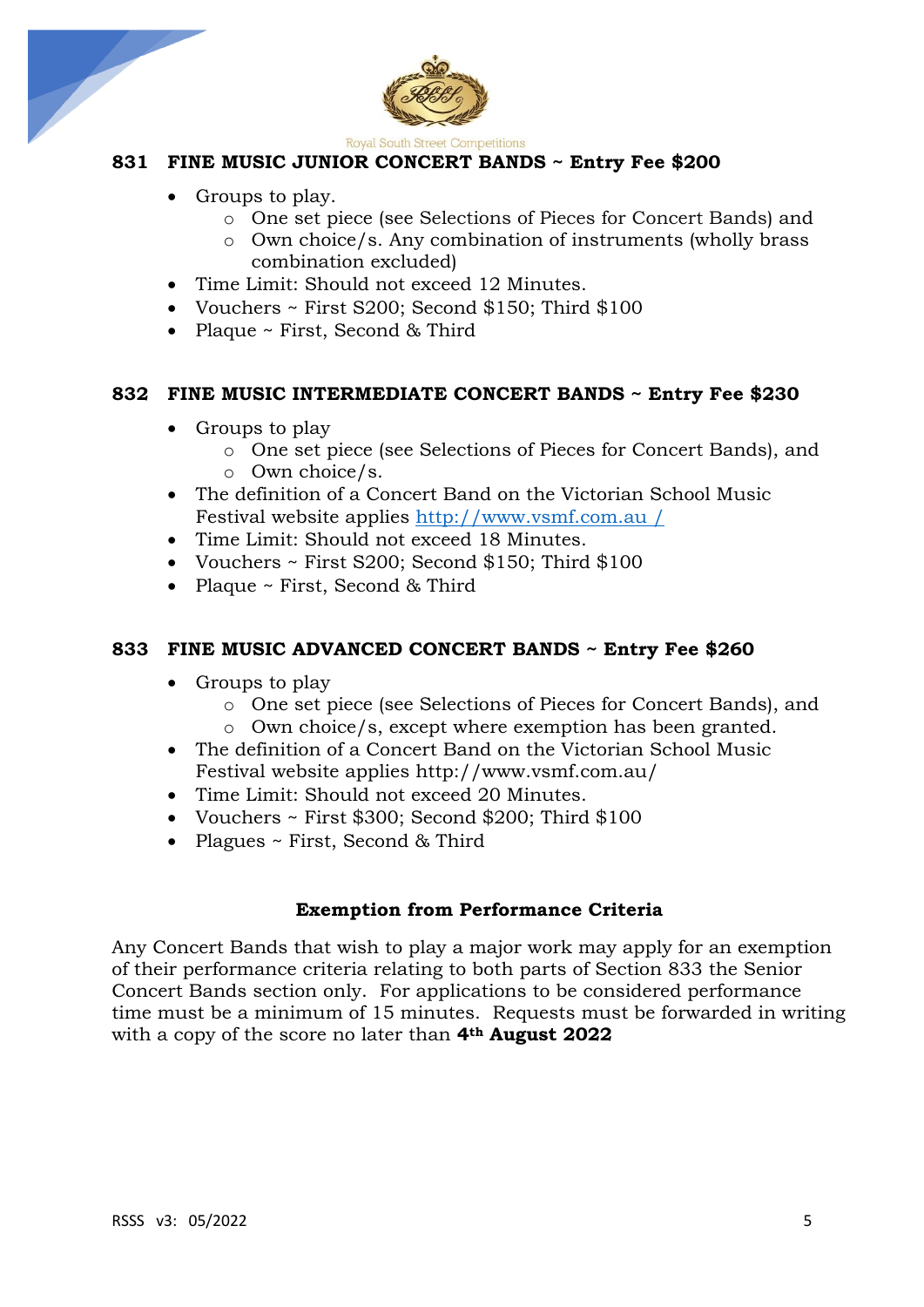



# **834 PETERA CLAMP MEMORIAL SHIELD FOR "PREMIER GRADE" CONCERT BANDS - Entry Fee \$310**

Two adjudicators will be appointed for these sections refer to Special Condition 7

- Choice of repertoire made for this section must be above the standard of section 833. There is "NO SET" repertoire and bands to play own selection/s.
- This section is only open to bands that play at an elite level.
- RSSS reserve the right to limit the number of bands in this section, and where more than six (6) bands enter, RSSS will determine which bands to accept. Bands that have not been accepted into this section will be offered entry to Section 833 or a refund.
- All schools that enter this section will be advised as soon as possible which section they qualify for.
- The definition of a Concert Band on the Victorian School Music Festival website applies<http://www.vsmf.com.au/>
- Time Limit: Minimum 22 Minutes, Maximum 30 Minutes.
- The winning band will have their name engraved on the Petera Clamp Memorial Shield. The shield will remain the property of Royal South Street.
- Prizes: First \$1000, Second \$750 & Third \$450
- Trophy First, Second & Third Plaques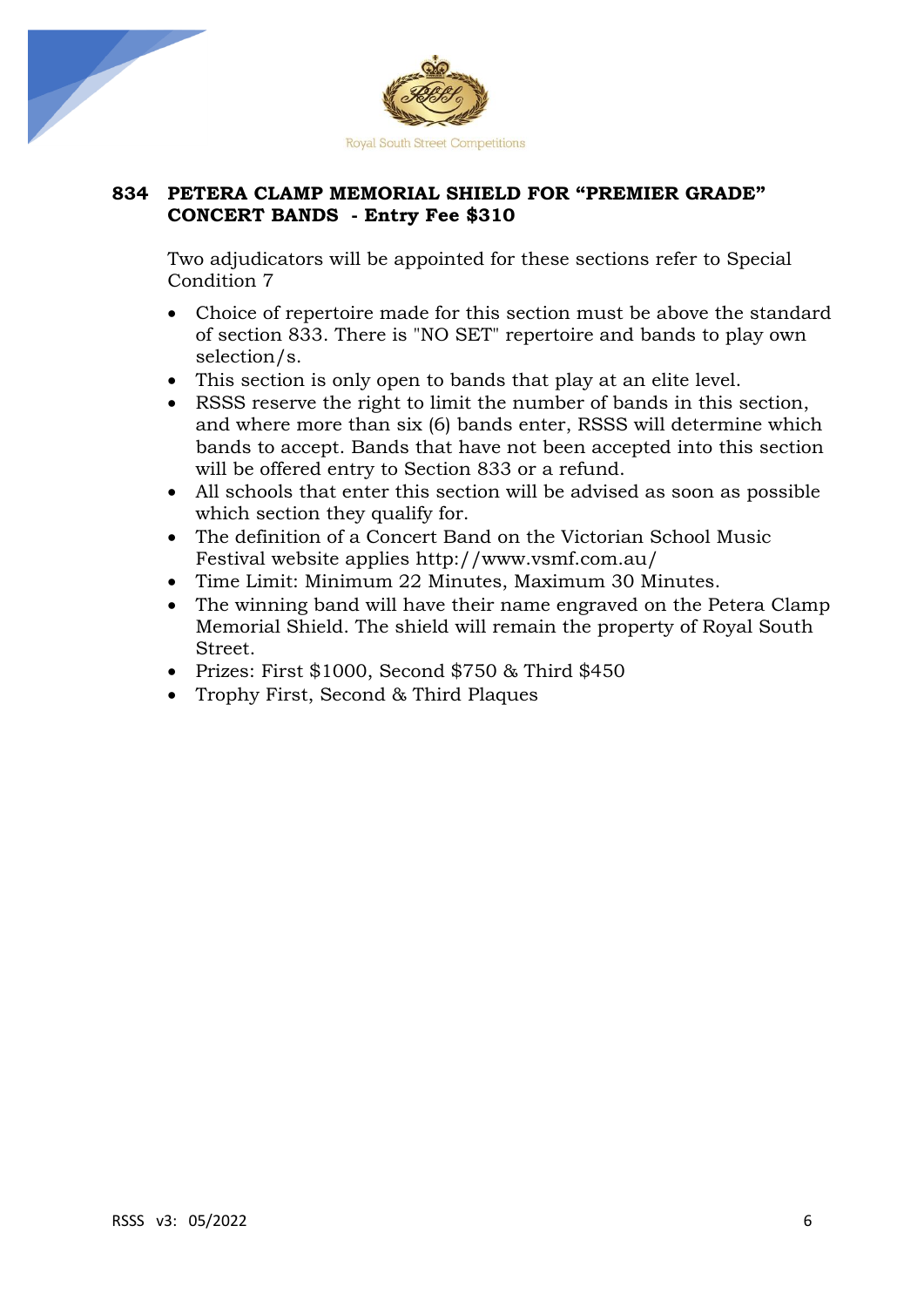





# **Vouchers donated by Future Music available (TBC)**

- Three or more bands must be entered in any one division for that division to be conducted and prizes offered.
- No more than 20 players, 20 years and under.
- Wholly brass combinations are not permitted
- Two or more contrasted numbers to be played.
- Individual bands may enter one division only.
- Stage bands who exceed the time limit will cease to be adjudicated and have 5 points deducted at that point in time. An additional 5 points will be deducted for every 2 minutes over the time limit.\
- **Schools may choose the division to enter, ensuring that in the opinion of the adjudicators a "no-advantage" and even competition is conducted.**

## **835 FUTURE MUSIC NOVICE OR JUNIOR STAGE BANDS ~ Entry Fee \$80**

- Time Limit: 15 Minutes (on stage). Bands need to present a varied program of contrasting styles, must include one swing piece and one ballad.
- Voucher ~ First ~ New 'CLOUD' version of BOTH Auralia & Musition, 12 month access for 10 students. Value \$450 (includes teacher access, upgrades & training)
- Vouchers Second \$200 & Third \$150 to purchase goods to the retail value specified.
- Trophy First; Second & Third Plaque

## **836 FUTURE MUSIC INTERMEDIATE STAGE BANDS ~ Entry Fee \$90**

- Time Limit: 20 Minutes (on stage). Bands need to present a varied program of contrasting styles, must include one swing piece and one ballad. Intended for bands who have an appropriate balance and can perform above novice or junior band level, but not at an advanced level.
- Vouchers ~ First New 'CLOUD' version of BOTH Auralia & Musition, 12 month access for 10 students. Value \$450 (includes teacher access, upgrades & training);
- Vouchers Second \$200: Third \$100 to purchase goods to the retail value specified
- Trophy First, Second & Third Plaque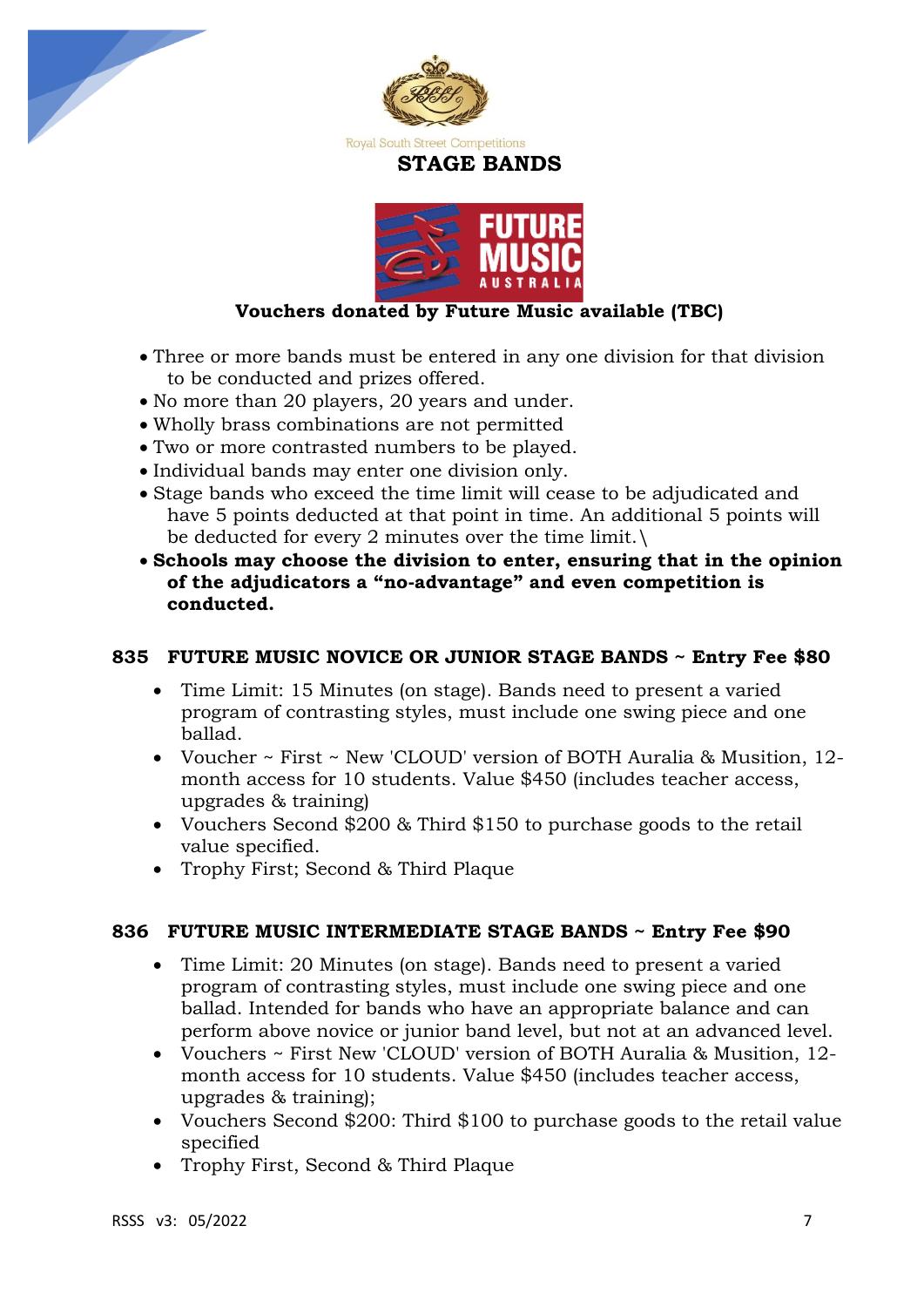



# **837 ROTARY CLUB OF BALLARAT SOUTH ADVANCED STAGE BANDS ~ Entry Fee \$120**

- Time Limit: 25 Minutes (on stage). Bands need to present a varied program of contrasting styles, must include one swing piece and one ballad.
- Vouchers donated by Future Music available to purchase goods to the retail value Specified. First New 'CLOUD' version of BOTH Auralia & Musition, 12-month access for 10 students. Value \$450 (includes teacher access, upgrades & training).
- Second \$150 Voucher; Third \$100
- Plaques donated by Rotary Club of Ballarat South ~ First, Second & Third

# **PERCUSSION ENSEMBLES**

# **19 Years and Under**

# **839 JOHN CHENERY NOVICE PERCUSSION ENSEMBLES ~ Entry Fee \$70**

- The John Chenery Novice Shield will remain the property of RSSS.
- Refer to Special Condition 12 for definition of novice.
- The ensemble must consist of a minimum of 4 players and a maximum 14 players.
- A keyboard or bass guitar may be used to accompanying the ensemble. However at least four (4) players must be playing percussion instruments. Other Instruments may be used only to give a percussion sound.
- Time Limit: Should not exceed 12 Minutes.
- Prizes: Plaques First; Second & Third.

# **840 JOHN CHENERY SENIOR PERCUSSION ENSEMBLE ~ Entry Fee \$90**

- The John Chenery Shield will remain the property of RSSS.
- The ensemble must consist of a minimum of 4 players and a maximum 14 players. At least Four (4) players must be playing percussion instruments. Other Instruments may be used only to give a percussion sound.
- Time Limit: Should not exceed 15 Minutes.
- Prizes: Plaques First, Second & Third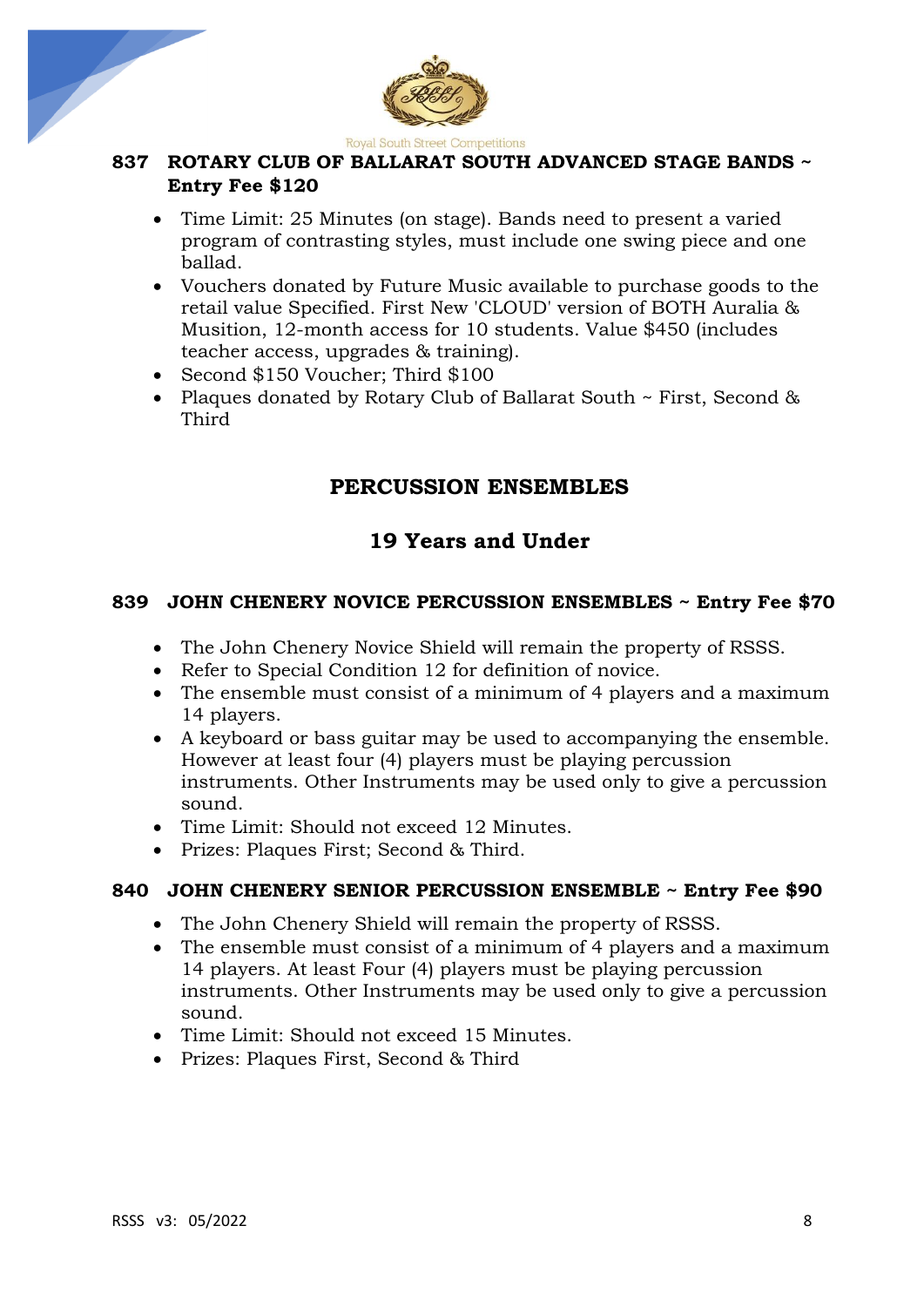



#### **Age Group ~ 19 years & Under**

#### **842 INSTRUMENTAL ENSEMBLES ~ Entry Fee \$50**

- Trophy & plaques kindly donated by Laurus Knight in memory of Laurie Rowland (TBC)
- Minimum 5 players.
- Open to all types of instruments.
- Each ensemble is allowed a teacher in a supporting role only.
- Time Limit: Should not exceed 10 Minutes
- Prizes: First Trophy, Second Plaque, Third Plaque

# **847 SENIOR INSTRUMENTAL GROUP ~ Entry Fee ~ \$40**

- Group must consist of a minimum of 2 and a maximum of 5 players.
- Acoustic music only.
- Each group is allowed a teacher in a supporting role only.
- Time Limit: Should not exceed 6 Minutes
- Prizes: First Trophy, Second & Third Plaque

# **848 INTERMEDIATE INSTRUMENTAL GROUP ~ Entry Fee \$50**

- Group must consist of a minimum of 2 and a maximum of 5 players.
- Acoustic music only.
- Each ensemble is allowed a teacher in a supporting role only.
- Time Limit: 6 Minutes
- Prizes: First Trophy, Second & Third Plaque.

## **849 NOVICE INSTRUMENTAL GROUP ~ Entry Fee \$50**

- Group must consist of a minimum of 2 and a maximum of 5 players.
- Acoustic music only.
- Each ensemble is allowed a teacher in a supporting role only.
- Time Limit: Should not exceed 6 Minutes
- Prizes: First Trophy, Second & Third Plaque.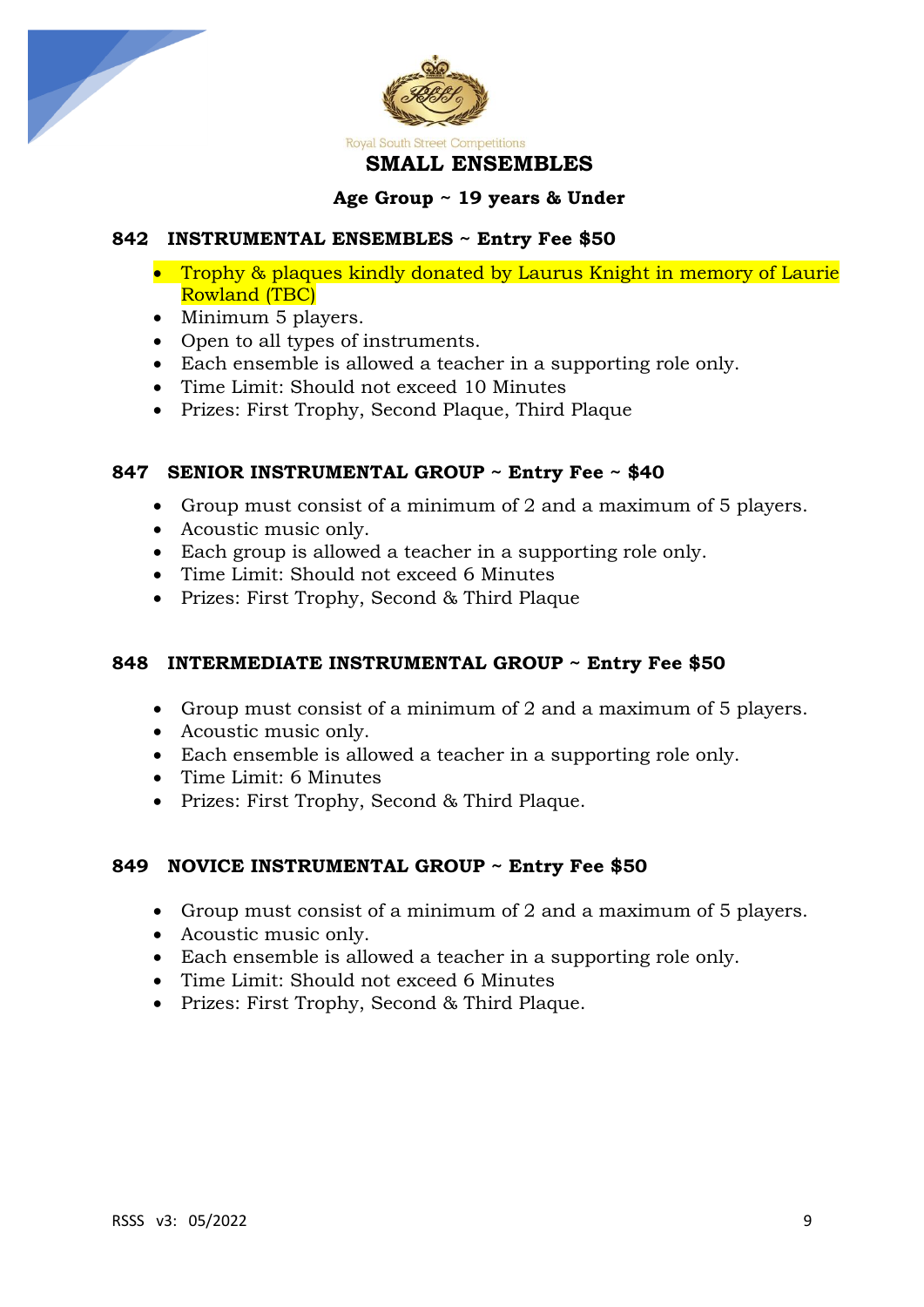



# **Prizes donated by the T.E Byrne Memorial Trust Fund**

# *The following sections are for one or more students studying VCE Music all units*

VCE Students may enter more than once in a VCE solo section if they play a different instrument for each entry. Instrument to be played must be included on each entry form. Where VCE Groups may enter more than once in a VCE group section the same instrument may be played. Note that VCE entries will be run as per VCAA Guidelines.

# **851 T.E. BYRNE CLASSICAL/TRADITIONAL ENSEMBLE ~ Entry Fee \$50**

- Teachers are permitted to play in this section.
- Time Limit: Should not exceed 9 Minutes
- Prizes: First \$100 + Plaque, Second & Third Plaque

#### **852 T.E. BYRNE MEMORIAL ROCK ENSEMBLE ~ Entry Fee \$50**

- Teachers are permitted to play in this section.
- Time Limit: Should not exceed 9 Minutes
- First \$100 + Plaque, Second & Third Plaque

#### **853 T.E. BYRNE MEMORIAL JAZZ ENSEMBLE ~ Entry Fee \$50**

- Teachers are permitted to play in this section.
- Time Limit: Should not exceed 9 Minutes
- First \$100 + Plaque, Second & Third Plaque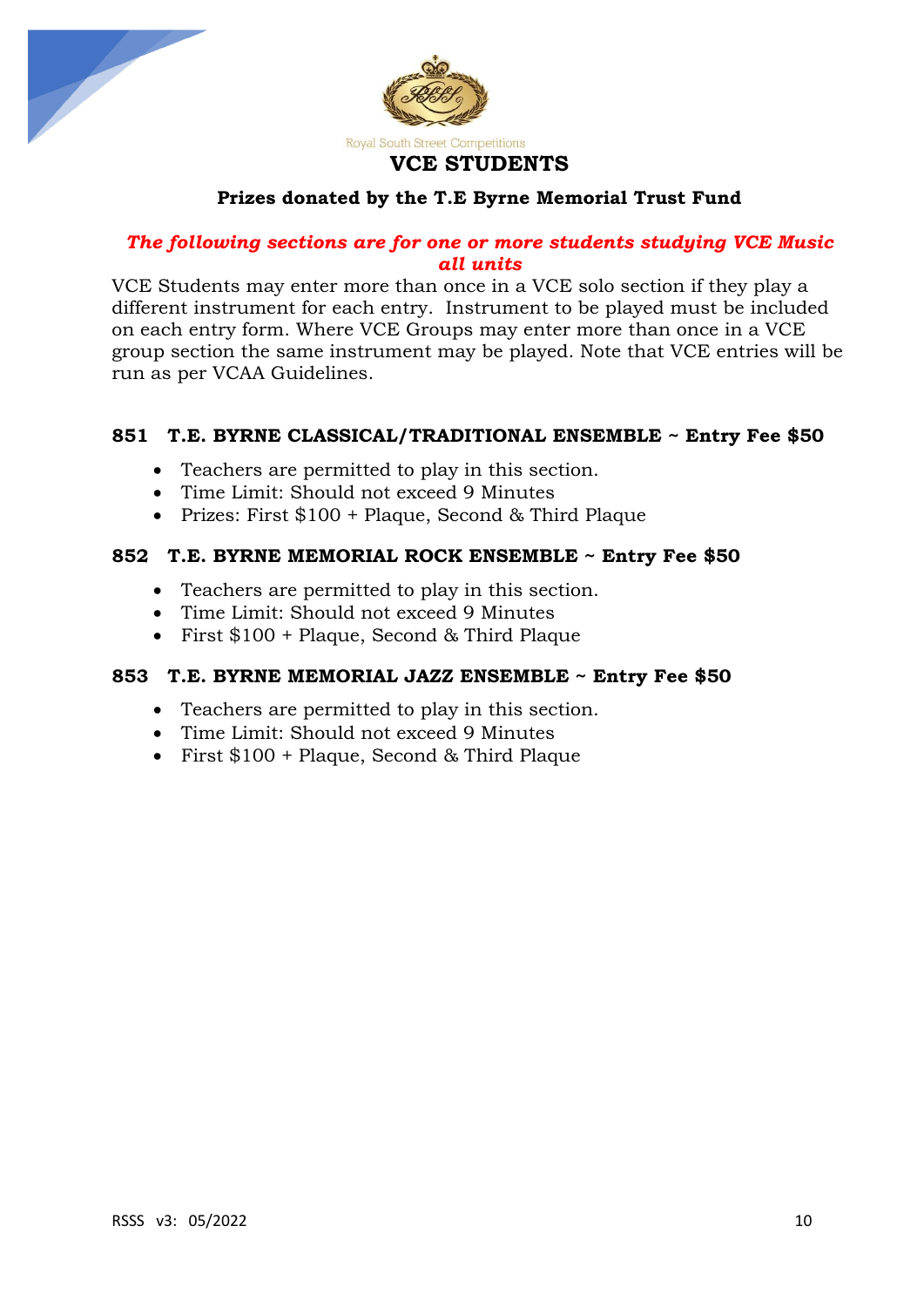



# **FESTIVAL OF STRINGS & AREA ORCHESTRAS**



# **Vouchers generously provided by D'Addario**

## **838 D'ADDARIO AREA ORCHESTRA ~ Entry Fee \$210**

- Age Group 20 years & Under
- To be comprised of players from any number of schools in an area or district.
- Two or more contrasting numbers.
- Time Limit: Should not exceed 20 Minutes (which can include an optional 4 minutes on stage tuning time).
- Voucher gift of D'Addario Australia First \$300
- Plaques First, Second & Third

## **854 D'ADDARIO NOVICE STRING ORCHESTRA Entry Fee \$65**

- Age group ~ 18 years & Under
- Strings only. A piano, percussion or guitar may be used in accompaniment.
- Not less than 10 players.
- At least two contrasted numbers.
- Time Limit: Should not exceed 10 Minutes (which can include an optional 4 minutes on stage tuning time).
- Voucher gift of D'Addario Australia First \$150
- Plaques First, Second & Third

## **855 JUNIOR STRING ORCHESTRA) Entry Fee \$65**

- Age group ~ 18 years & Under
- Strings only. A piano, percussion or guitar may be used in accompaniment.
- Not less than 10 players
- At least two contrasting numbers.
- Time Limit: Should not exceed 15 Minutes (which can include an optional 4 minutes on stage tuning time).
- Voucher gift of D'Addario Australia First \$150
- Plaques First, Second & Third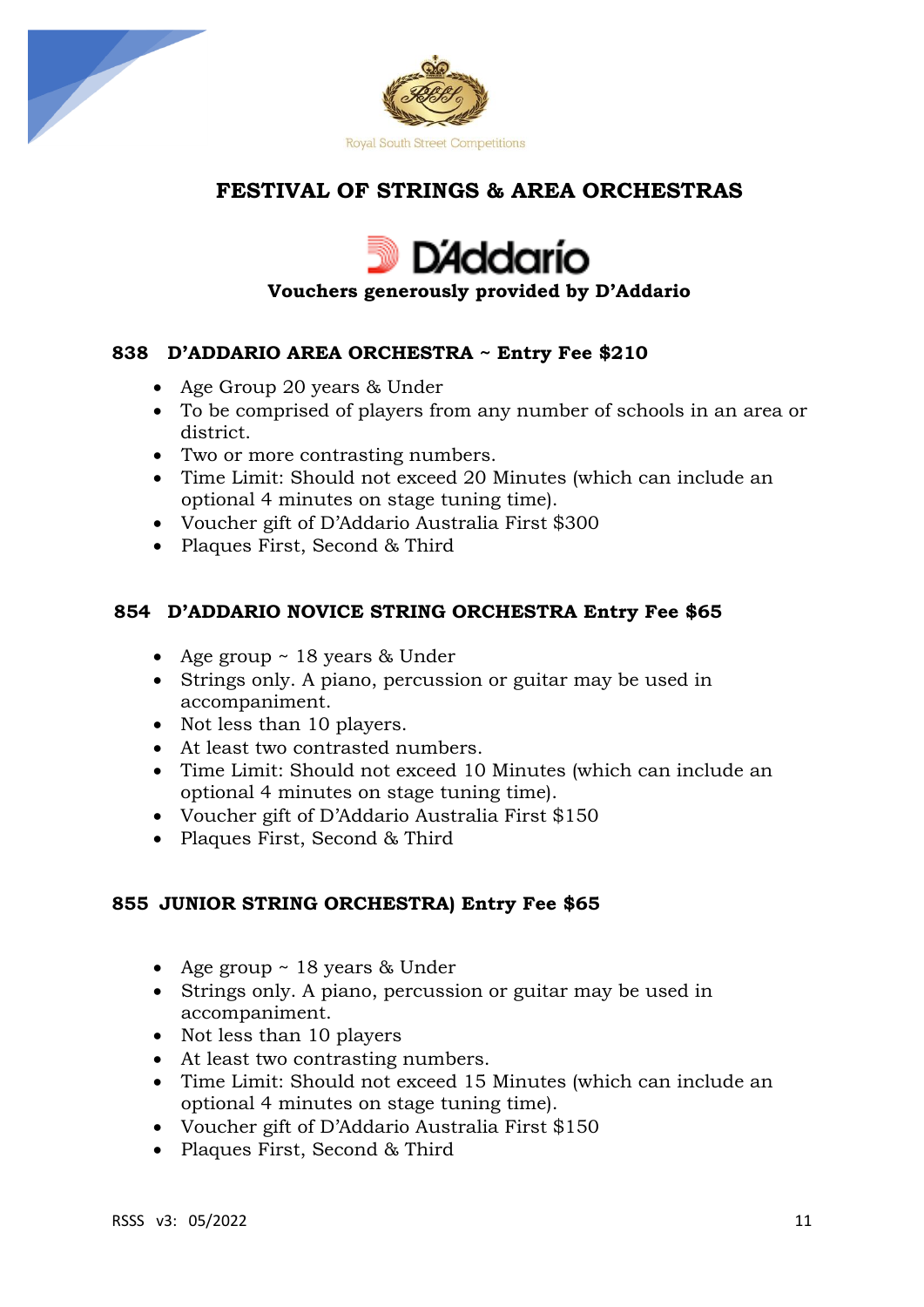

## **859 INTERMEDIATE STRING ORCHESTRA ~ Entry Fee \$65**

- Age Group ~ 20 years & Under
- Strings only. A piano, percussion or guitar may be used in accompaniment.
- Not less than 10 players.
- At least two contrasted numbers.
- Time Limit: Should not exceed 15 Minutes (which can include an optional 4 minutes on stage tuning time).
- Voucher gift of D'Addario Australia First \$150
- Plaques First, Second & Third

#### **856 SENIOR STRING ORCHESTRA~ Entry Fee \$70**

- Age Group ~ 20 years & Under
- Strings only. A piano, percussion or guitar may be used in accompaniment.
- Not less than 10 players.
- At least two contrasted numbers.
- Time Limit: Should not exceed 25 Minutes (which can include an optional 4 minutes on stage tuning time).
- Voucher gift of D'Addario Australia First \$150
- Plaques First, Second & Third